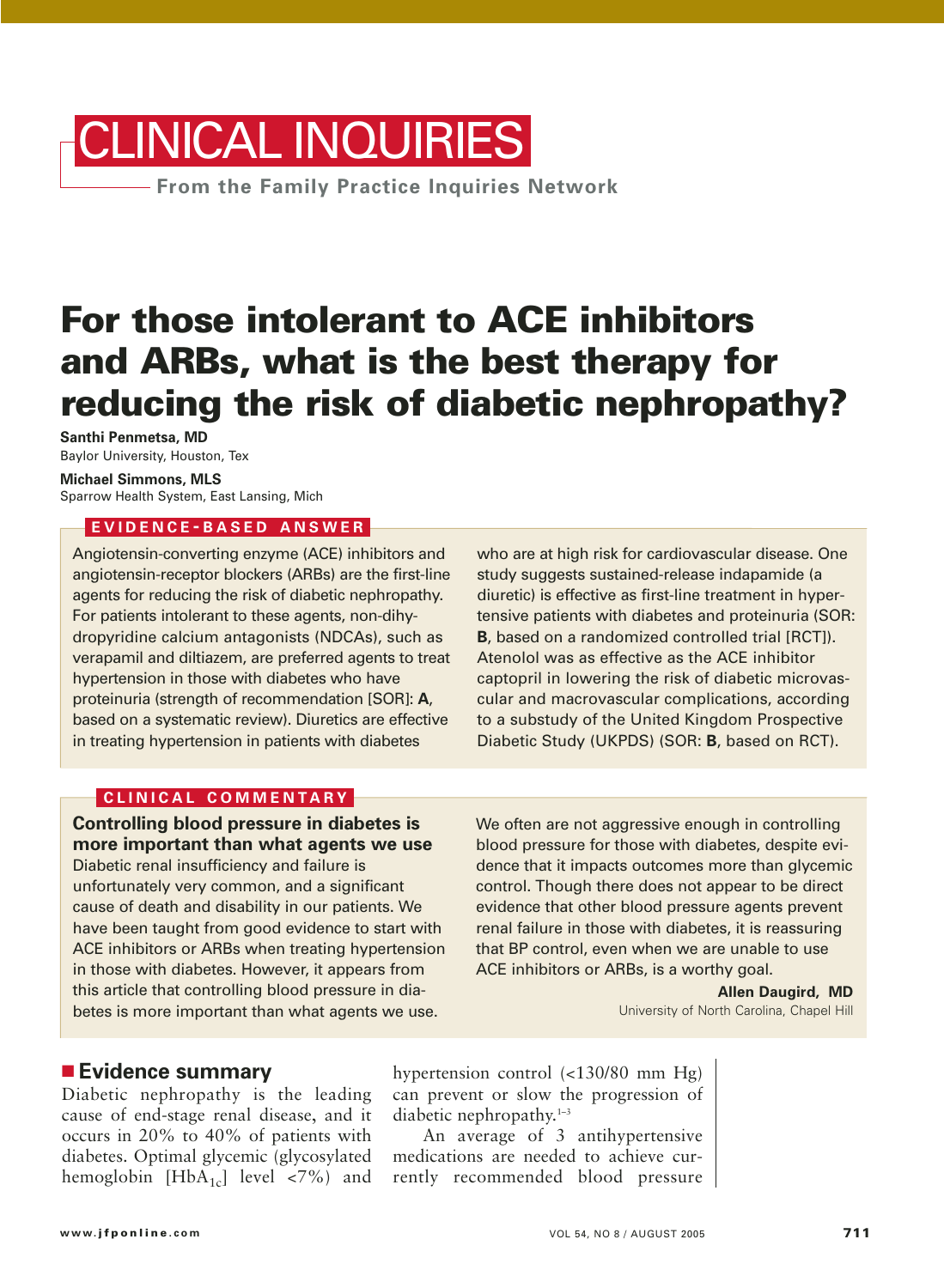goals in those with diabetes.<sup>2</sup> In hypertensive and normotensive patients with type 2 diabetes and microalbuminuria, ACE inhibitors have been well studied and found to reduce the risk of mortality, major cardiovascular events, and slow the progression to overt nephropathy, in patients with diabetes and at least 1 other risk factor.<sup>4</sup> In patients with type 2 diabetes and hypertension, macroalbuminuria, and serum creatinine >1.5 mg/dL, ARBs are effective in slowing the progression of diabetic nephropathy.<sup>5</sup>

Some patients, however, are intolerant to ACE inhibitors and ARBs. When patients are intolerant to these medications, diuretics, NDCAs, or beta-blockers are recommended agents for the treatment of hypertension.

According to a systematic review, NDCAs cause a greater reduction in proteinuria compared with DCAs (dihydropyridine calcium antagonists, such as nifedipine and amlodipine), although there was no significant differences in lowering blood pressure.<sup>6</sup> Mean change in proteinuria was +2% for DCAs and –30% for NDCAs (95% confidence interval [CI], 10%–54%; *P*=.01). In another RCT, amlodipine was no more effective than placebo in reducing proteinuria, while irbesartan effectively reduced end-stage renal disease (number needed to treat [NNT]=25 over 2.6 years). $5$ 

In the UKPDS-Hypertension in Diabetes study (a multicenter randomized study in patients with type 2 diabetes that evaluated the effects of different levels of blood pressure control on diabetic complications), researchers found that patients assigned to the tightcontrol group (blood pressure goal <150/85 mm Hg) had 37% risk reduction in microvascular endpoints (nephropathy and advanced retinopathy).<sup>7</sup> There was no difference in study endpoints between the ACE inhibitor captopril and the beta-blocker atenolol. Selective betablockers like carvedilol appear to have

fewer adverse metabolic effects, although the clinical significance of this difference is unclear.<sup>8</sup> In insulin-dependent patients and patients with hypoglycemic episodes, peripheral vascular disease, and bronchospastic disease, beta-blockers should be used with caution.

The NESTOR study—a multinational, multicenter, double-blind, randomized controlled, 2-parallel-groups study over 1 year—found that indapamide SR (a thiazide-type diuretic) treatment is as efficacious as enalapril in reducing proteinuria and lowering blood pressure.<sup>9</sup>

A meta-analysis of RCTs in patients with non-diabetic renal disease and RCTs or time-controlled studies with nonrandomized crossover design in patients with diabetic nephropathy revealed that dietary protein restriction effectively slows the progression of both diabetic and non-diabetic renal disease.10 In small studies, weight loss, use of lipid-lowering agents, and smoking cessation all revealed reduction in proteinuria.<sup>11,12</sup>

#### **Recommendations from others**

From the American Diabetes Association's "Standards of Medical Care in Diabetes<sup>"12</sup> (position statement): to reduce the risk or slow the progression of nephropathy, optimize glucose and blood pressure control.

- Patients with diabetes should be treated to a blood pressure <130/80 mm Hg
- For patients with diabetes and albuminuria or nephropathy who are intolerant to ACE inhibitors or ARBs, NDCAs, diuretics, or beta blockers are recommended for treating hypertension. NDCA use may reduce albuminuria in patients with diabetes, including during pregnancy.

#### **REFERENCES**

- 1. Molitech ME, DeFronzo RA, Franz MJ, et al. Nephropathy in diabetes. Diabetes Care 2004; 27(Suppl 1):S79–S83.
- 2. Abbott K, Basta E, Bakris GL. Blood pressure control and nephroprotection in diabetes. J Clin Pharmacol 2004; 44:431–438.

# **FAST** TRACK

**Diuretics are effective for treating hypertension in patients with diabetes at high risk for cardiovascular disease**